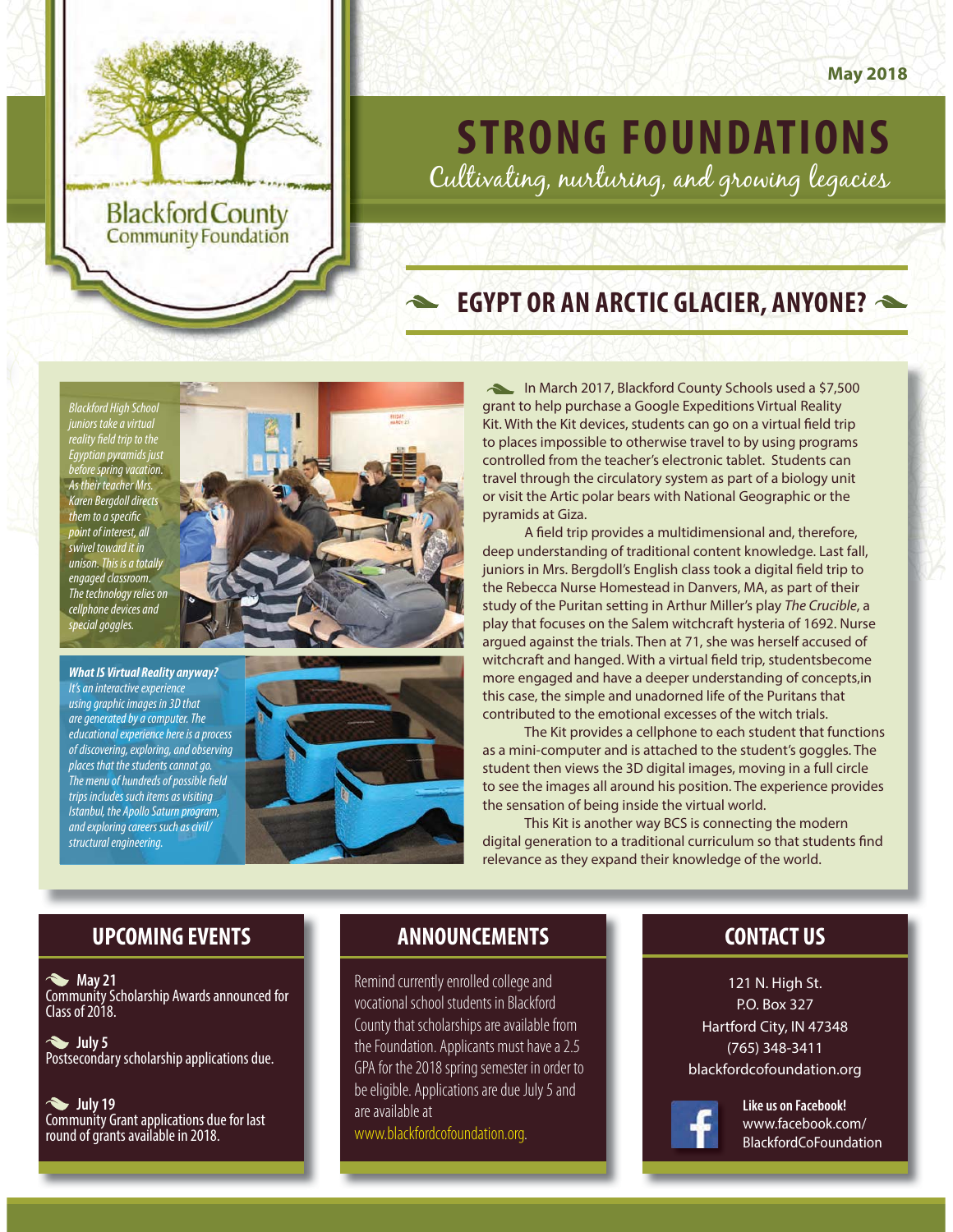# **EMPHAGIS ON COMMUNITY SIMPLE SPECIES in 2018 Spring Grants**

# **SPRING 2018 GRANTS**



For many years youth and adults have been able to take group and individual music lessons at the Blackford County Arts Center. Over the years, grants from the Foundation have made these lessons affordable for all families through scholarships.

# **Active Living Workshop**

On June 21, 2017, local nonprofits participated in an Active Living Workshop. The Workshop was an initiative of the Indiana Department of Health and Health by Design partnering with the Blackford County Purdue University Extension. The goal was to support development of the local natural environment in order to encourage more physical activities in citizens' daily lives. Discussion centered around the strategic planning, policies, and projects needed to construct additional healthy living spaces. Participants also took part in a Walking Audit that examined the local sidewalks. Their insights resulted in a grant awarded to Hartford City from the Indiana Department of Transportation for new sidewalks linking the north side of town.

Nearly \$127,000 has been awarded to 12 local nonprofits for the first round of grants from the Blackford County Community Foundation in 2018.

Six of the new grant awards support three extensive quality-of-life projects that were planned or further extended last year as an outgrowth of the Active Living Workshop held in Blackford County on June 21. The projects focus on providing local environments that encourage more active lifestyles for Blackford County citizens.

Three grants to the Hartford City Public Library advance the Nature Play Area Project by phases. The first phase completes the paths and other manmade structures for the area (\$20,604); the second phase provides for the installation of a splash pad (\$20,250); and the third phase supplies partial funding for the materials needed at each nature play station (\$10,000).

Another community grant will help local children and adults create a mural as part of the Arts in the Park program of Arts Place, Inc. (\$1,000). The mural will be portable and on display at the Hartford City Public Library and other local sites.

Two other existing community projects have received grants for enhancing their current facilities. The Blackford Greenway will add trees, trail cameras, benches and other amenities (\$10,000); and the Hartford City Parks and Recreation Department will use grant funding to enhance the Wilderness Park (\$15,000).

Tori's Butterfly Garden Foundation will continue its sponsorship of SummerFest in downtown Hartford City on July 27 with help from a grant (\$2,500).

The Blackford County Historical Society was awarded a grant to adapt a garage space to archival storage standards in order to expand their historical preservation area (\$3,000).

Three grants provide partial funding for youth programs with a history of providing services in Blackford County. Arts Place, Inc. will continue its MusicWorks program providing music instruction to local youth (\$25,000). Blackford County's Dolly Parton Imagination Library program will continue sending high quality children's books to local children ages birth to five (\$2,500). Blackford County Schools will again provide Camp Invention as a weeklong summer camp for elementary students with activities focused on science, technology, engineering, and math (\$5,000).

Four grants provide funding for ongoing health and social service needs in the county. A grant was awarded to the Mental Health Association of Blackford County for two residential summer camp fees (\$1,000). Another was given to the Blackford County Senior Citizens Center for security equipment and perishable foods for preparing seniors' meals. A third grant provides funding for Community and Family Services to stock the county's two food pantries (\$5,000). And a grant went to Blackford United Way, Inc. as part of this community's support for its fifteen member agencies' programming (\$5,000).

The next round of grant awards will be announced in August. Applications, which are due July 19, are now available online and at the Foundation.

## **NATURE PLAY AREA OPEN HOUSE APRIL 21**

**NATURE PLAY AREA OPEN HOUSE APRIL 21** The construction on the Nature Play Area located to the east of the Hartford City Public Library began in December with construction crews working as the weather permitted. The Area will specifically encourage reading skills as children play in this outdoor setting.

A public open house was held April 21 (Earth Day) at the library that included a tour of the Nature Play Area and refreshments. The project is currently requesting donations of time and money to complete the project. Donations will be matched by the Foundation. For more information and/or to volunteer your time and talents, see www.blackfordcofoundation.org.

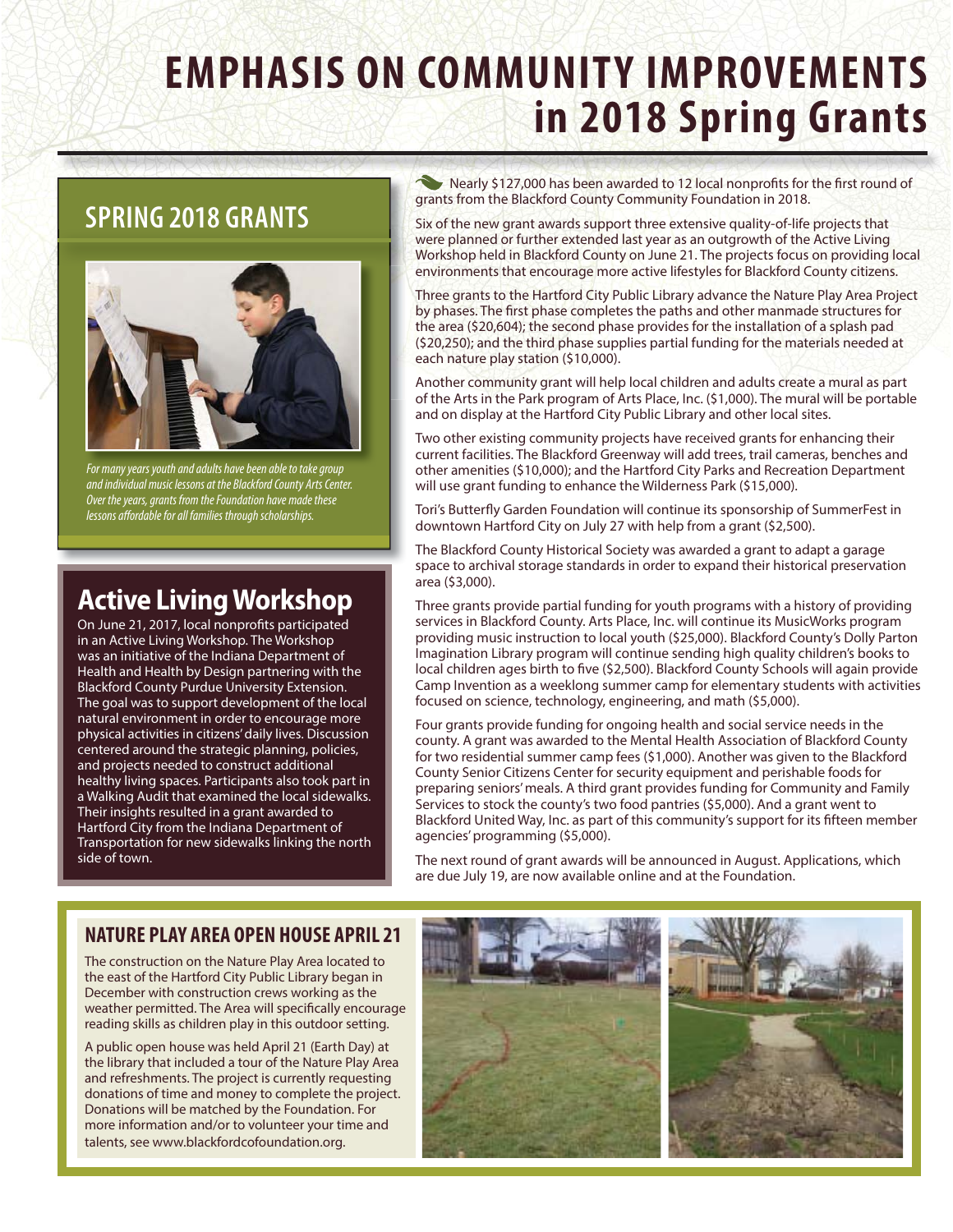# **POST SECONDARY SCHOLARSHIPS AT THE FOUNDATION**

Since 2000, the Blackford County Community Foundation has offered funding for scholarships to college students who are enrolled in a second year or beyond of a college/career education course of study or are nontraditional students. These scholarships have typically offered about \$500 to a student who qualifies, i.e., a student who has earned at least a 2.5 overall GPA and is a legal resident of Blackford County.

More than \$234,000 has been awarded to 233 local students in postsecondary scholarships. Over the past ten years, more local college students have expressed an interest in these scholarships. The Foundation typically now receives 25-35 applications each year. For the 2017-18 academic year, 28 students received a total of \$9,620 in postsecondary scholarship support.

The Foundation has three permanent funds whose earnings currently provide most of its postsecondary scholarships. The Betty L. and Robert W. Renner Community Fund provided \$45,500 in scholarships since 2013, and the Voyance and Zella Kegerreis Memorial Scholarship Fund provided \$93,200 since 2008. In 2017, the newly established Helen and Howard McCollum Family Scholarship Fund awarded its first postsecondary scholarship. Additional scholarships are also sometimes provided on an annual basis by special contributions. For example, in 2017 two additional postsecondary scholarships were given by Tri-Kappa Associates.

Applications for the 2018 postsecondary awards are available online at www.blackfordcofoundation.org.

 **When donors establish a scholarship fund, they can specify criteria for awarding a scholarship from their fund, such as making the awards to students who have already started their college/ career training, as is the case with postsecondary scholarship funds. The Foundation currently has three permanent funds dedicated to helping local students in their second year of college/ career education and beyond. Interest in such scholarships on the part of students continues to grow because local community scholarship awards that are part of a student's financial aid package at a college or vocational school are often only available for the first year of the student's studies.**

# **WOW** women of worth

W.O.W. CORNER

**W.O.W. CORNER** "Believing all women are worthy, W.O.W. strives to combine our gifts and talents to benefit the women and children of Blackford County."

# **W.O.W. Grants Again Support Projects Targeting Local Women and Children**

Four local organizations were awarded grants in 2017 to help better the lives of women and children in this community. Grants were given for

- 1. A workshop to enhance relationships and confidence for girls at Blackford Junior High School;
- 2. New inventory for the Silver Lining incentive store, which exchanges coupons earned by parents for taking their child for health and wellness visits for childcare items, such as cribs and diapers;
- 3. Virtual Reality Escape Room Kits at Blackford Junior High School to encourage teamwork and critical thinking skills for students; and
- 4. Equipment and supplies for a new after-school program at the Montpelier Civic Center.

Applications for the new 2018 grants will be available online in late spring.

Award winners will be determined at the W.O.W. Annual Fall Meeting on October 7.



For additional information on membership or on W.O.W. grants, contact Elizabeth Witt | 765.348.3411 | ewitt@blackfordcounty.org.